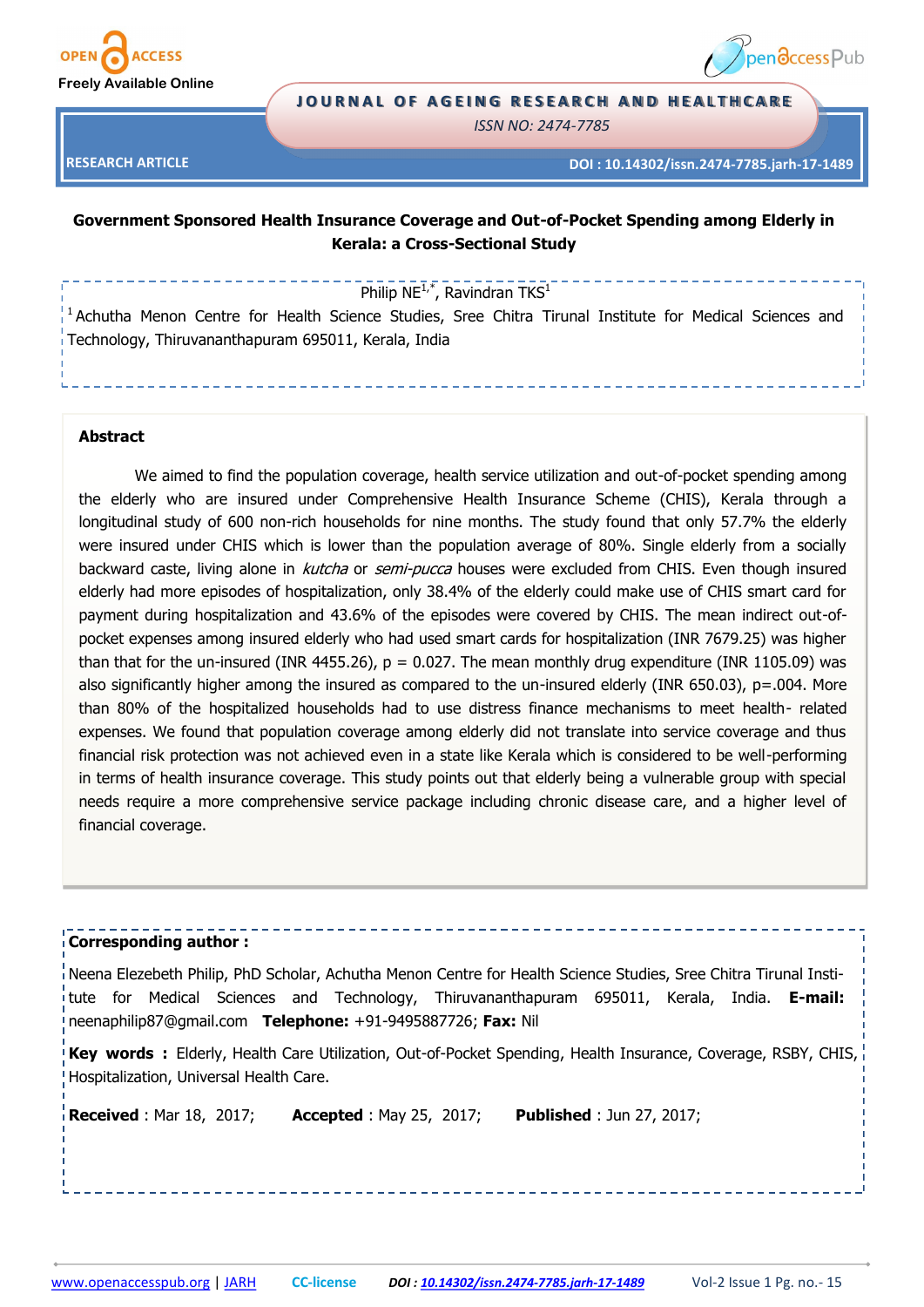

# **Introduction**

The proportion of elderly in the population has been increasing in societies around the world, including in many low and middle income countries as a result of demographic transition. The size and the growth rate of the elderly population vary across regions, countries and within countries.  $1/2$  We can notice an advanced demographic transition in India in the recent years which has caused serious social and economic consequences. <sup>3</sup> According to Census 2011 the proportion of elderly (60+) population in India is  $8\%^4$ with the third largest number of elderly in the world.<sup>5,6</sup> Even though the proportion is low, the absolute number of elderly pause a serious concern in terms of healthcare costs, higher pension costs, and a decreasing proportion of workforce and increased dependency.

The state of Kerala in India is in the most advanced stage of demographic and epidemiological transition.3,4,7,8,9 Kerala has below replacement level fertility and its mortality rate is the lowest in the country. Kerala also has the largest proportion of elderly population in India with 12.6% with the highest dependency ratio.<sup>4</sup> At present Kerala has a 33.6 million elderly people which is growing at a rate of 2.3 per cent, faster than any other age group.  $4,9$  The prevalence of chronic diseases such as cardiovascular diseases, cancer, diabetes and chronic lung diseases is also highest in this state.<sup>8</sup> Elderly also experience a greater burden of ailments (which the National Sample Survey Organization (NSSO) defines as illness, sickness, injury, and poisoning) compared to other age groups across genders and residential locations. $10,11$  The present situation of elderly in Kerala is reflected in double burden of disease and high morbidity rates to poverty  $level.<sup>7,12</sup>$ 

There are other important characteristics of the elderly which should be noted. About 75% of elderly live in villages and nearly half are of poor socioeconomic status (SES) in India. $^{13}$  Half of the Indian elderly are



dependent upon their family. $14$  Around 70% elderly women are widowed and 2.4% of the elderly living alone $^{14,15}$  This creates a very complicated situation for health care access for the elderly because more than 75% of the health care spending is still borne by the households and out of which almost quarter is sourced from either borrowings or selling of assets by rural households in India. $16,17$  3.5% to 6.2% of the India's population is pushed below the poverty line every year due to out-of-pocket (OOP) expenditure. $18-20$  So the elderly who are dependent on their families, who are also burdened by highest morbidity rates are faced by severe financial barrier to access health care along with the social and geographical barriers. $13,16,17$ 

According to NSSO Kerala state has the best access to health care and the highest proportion of private as well as public utilization of health facilities. $21$ Kerala also has one of the best performing Rashtriya Swasthya BimaYojana (RSBY) (now called Rashtriya Swasthya Suraksha Yojana, RSSY) insurance program in India called Comprehensive Health Insurance Scheme (CHIS) based on its population coverage and service coverage. RSBY is a country wide insurance scheme introduced with the aim of providing universal health coverage (UHC) to Below Poverty Line (BPL) populations in 2008. Beneficiaries under RSBY are entitled hospitalization coverage up to Rs. 30,000/- for selected disease conditions that requirehospitalization.<sup>22-25</sup>

CHIS in Kerala has gone one step forward in terms of UHC and provided the insurance to Above Poverty Line (APL) households as well if they pay full premium, which is comparable to that of private health insurance schemes in Kerala. Currently CHIS covers more than 3 million households and is supposed to provide full financial risk protection to them. <sup>22,24,25</sup> This article tries to look at how Kerala doing in terms of universal access to health care for the elderly by a) finding coverage by CHIS among the elderly b)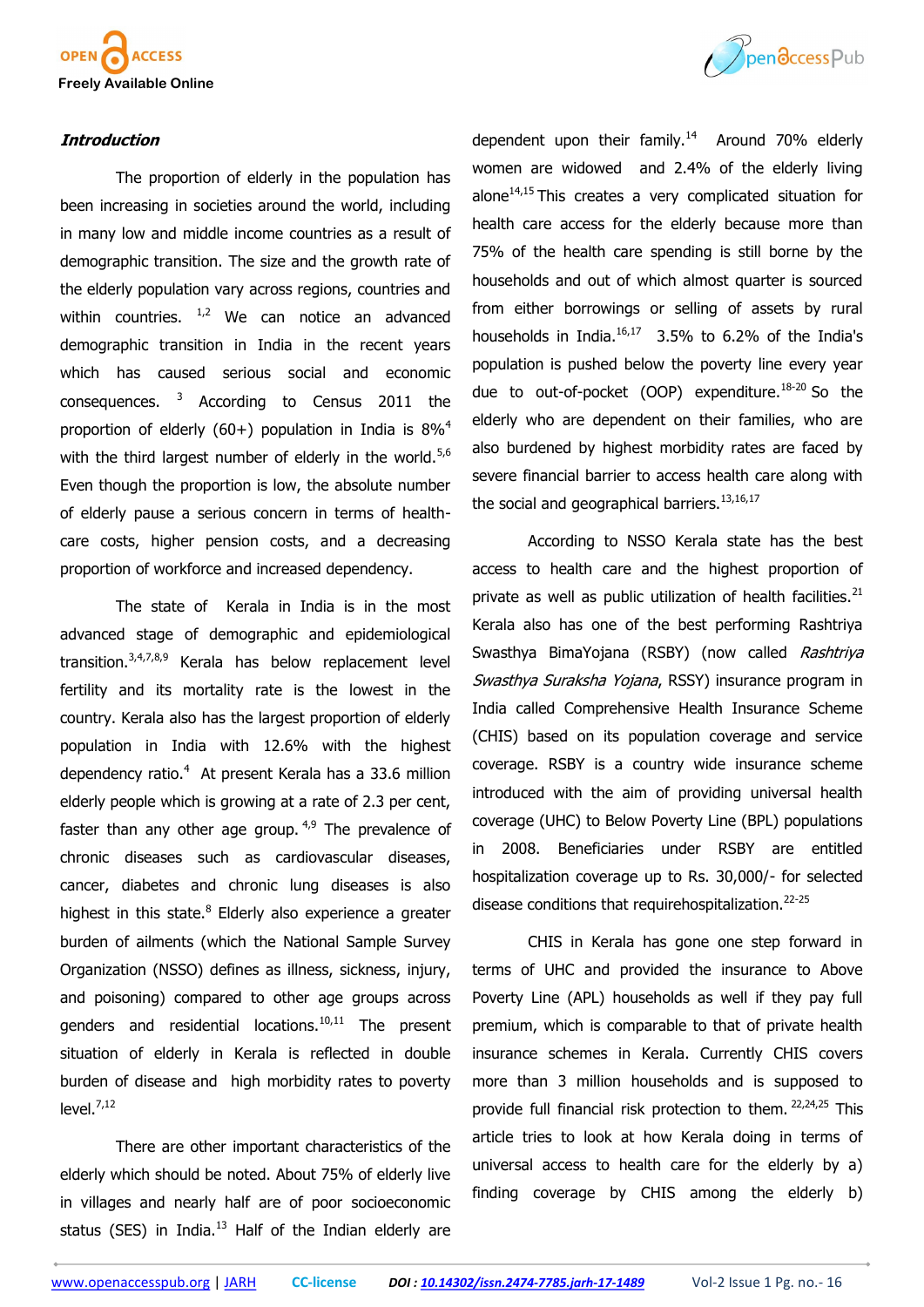



assessing the service coverage and c) financial risk protection provided.

# **Methodology**

This paper uses data from a larger longitudinal study conducted in two states, Kerala and Tamil Nadu with 1200 non-rich households which were followed up for a study period of nine months with the aim of studying UHC provided by government sponsored health insurance schemes like CHIS. In this paper we have included only data of elderly (age>=60 years) from Kollam district of Kerala.

Separate sample size calculations were done for three dependent variables for this study namely; population coverage, service coverage and financial risk protection (FRP) using epi-info statcalc version-3.5. The sample size was 600 non-rich households in Kerala after adding a non-response rate of 5%. Households were selected by three-stage (2 municipalities, 6 wards and 600 non-rich households) random sampling. The nonrich households (household expenditure below two times the Poverty line set by Rangarajan Committee, i.e., 2707.36 rupees per capita per month and with standard of living score <=21)were identified through an initial standard of living screening survey using the inclusion and exclusion criteria. Data was collected on demographic and socio-economic characteristics of the household and its members, and current health problems. Data on service coverage and financial risk protection by CHIS were also collected using a pretested interview schedule after obtaining written informed consent from the participants. Ethical clearance for the study was obtained from the Institutional Ethical Committee of Sree Chitra Tirunal Institute for Medical Science and Technology, Thiruvananthapuram. All data analyses were performed using Statistical Package for Social Sciences for Windows version 17.0 (SPSS Inc, Chicago, IL, USA).

#### **Results**

A total of 305 elderly were included in the study out of which 155 (50.8%) were males and 150 (49.2%) were females. The mean± SD age among the elderly was  $68.5 + 9.0$  (range  $60-101$ ). Elderly were mostly living with children or their extended families (84.5%), were currently married (63%), had primary education and above (74.6%), had no job or living on pension (72.1%) and were living with chronic disease (72.5%).

176 elderly (57.7%) were currently enrolled under CHIS and 129 (42.3%) were not covered under the scheme. Out of the 129 who were not covered, 40 (31%) were from households never-insured under the scheme, 40 (31%) did not renew the scheme for the year 2015-16 and 49 (38%) were uninsured elderly from the insured households.

Elderly who were married (65.1%), living in pucca (61.3%) or pucca/semi-pucca mixed houses (63.3%), who were living with spouses (81.6%), in Below Poverty Line (BPL) list (64.8%) and were working (74.1% ) had statistically a better chance of getting insured compared to their counterparts. Even though not statistically significant males (60.1%) and young-old (60.4%) elderly had more proportion of insured and on the other hand elderly from scheduled caste group had less number of insured (45.2%) as compared to other groups. Table 1 shows the basic characteristics of the insured and uninsured elderly population.

#### **Service coverage under CHIS**

As CHIS only covered hospitalization, for service coverage we have only included data related hospitalization. Among elderly 54.4% (166) had been ever hospitalized in the last 1 year and 9 month period. Those who have chronic diseases (63.3%) had a statistically high chance of getting hospitalized. Being insured (65.4%) and being from a non-scheduled caste category had a statistically high association with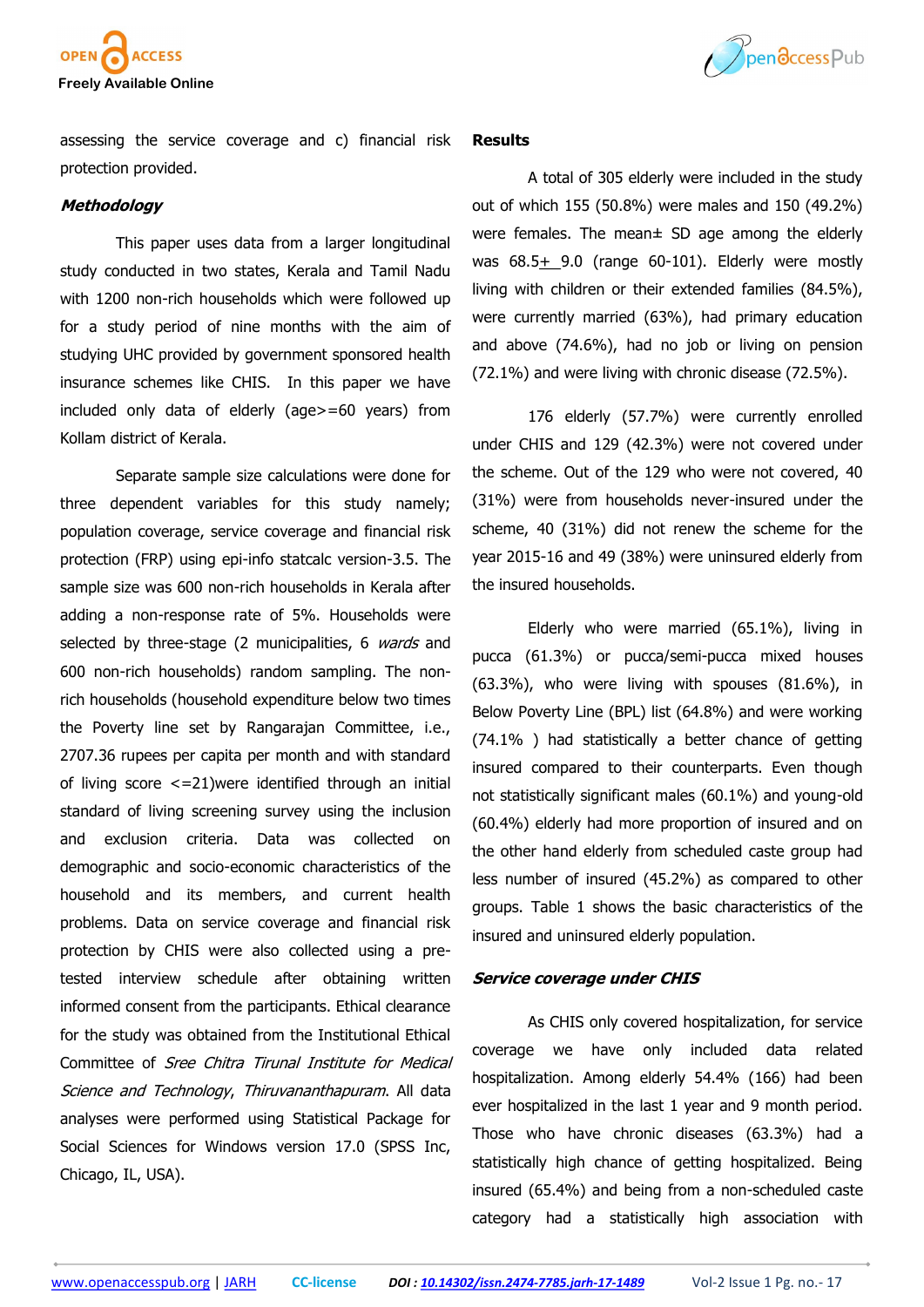



| Variables        |                                                 | Insured $n$ (%) | Un-insured $n$ (%) | <b>P</b> value |
|------------------|-------------------------------------------------|-----------------|--------------------|----------------|
| <b>Age Group</b> |                                                 |                 |                    |                |
|                  | 60-69 (young-old)                               | 116(60.4)       | 76(39.6)           | .129           |
|                  | $>=70$ (old-old)                                | 60(53.1)        | 53(46.9)           |                |
|                  |                                                 |                 |                    |                |
| <b>Sex</b>       |                                                 |                 |                    |                |
|                  | Male                                            | 95(61.3)        | 60(38.7)           | .120           |
|                  | Female                                          | 81(54.0)        | 69(46.0)           |                |
|                  | <b>Marital status</b><br>Un-married             | 2(25.0)         | 6(75.0)            | $.001*$        |
|                  | Married                                         | 125(65.1)       | 67(34.9)           |                |
|                  | Widow/separated                                 | 49 (46.7)       | 56(53.3)           |                |
|                  | <b>Type of house</b>                            |                 |                    |                |
|                  | Pucca                                           | 111(61.3)       | 70(38.7)           | .050           |
|                  | Mixed                                           | 19(63.3)        | 11(36.7)           |                |
|                  | Semi-pucca                                      | 26(59.1)        | 18(40.9)           |                |
|                  | Kutcha                                          | 20(40)          | 30(60)             |                |
|                  | <b>Household (composition)</b>                  |                 |                    |                |
|                  | Living alone                                    | 3(33.3)         | 6(66.7)            | $.047*$        |
|                  | Living with spouse                              | 31(81.6)        | 7(18.4)            |                |
|                  | Living with unmarried son/daughter              | 20(58.8)        | 14 (41.2)          |                |
|                  | Living with married son/daughter                | 41 (59.4)       | 28 (40.6)          |                |
|                  | Living with extended families                   | 81(52.3)        | 74 (47.7)          |                |
|                  | <b>Household (composition)</b>                  |                 |                    |                |
|                  | Living alone/with spouse                        | 34 (72.3)       | 13(27.7)           | $-.001$        |
|                  | Unmarried/widowed elderly<br>living             | 40(41.2)        | 57(58.8)           |                |
|                  | with others<br>Elderly parents living with son/ | 102(63.4)       | 59 (36.6)          |                |
|                  | daughter                                        |                 |                    |                |
|                  | <b>Category Below Poverty Line</b>              |                 |                    |                |
|                  | Below Poverty Line (BPL)                        | 118 (64.8)      | 64 (35.2)          | .004           |
|                  | Recently added to BPL                           | 10(66.7)        | 5(33.3)            |                |
|                  | Above Poverty Line (APL)                        | 43 (46.7)       | 49 (53.3)          |                |
|                  | Recently added to APL                           | 5(31.2)         | 11(68.8)           |                |
|                  | Category SES**                                  |                 |                    |                |
|                  | 1Extremely poor                                 | 35(50.0)        | 35(50.0)           | .263           |
|                  | 2 Poor                                          | 26(66.7)        | 13(33.3)           |                |
|                  | 3Marginal                                       | 53(55.2)        | 43 (44.8)          |                |
|                  | 4Vulnerable                                     | 62(62.0)        | 38(38.0)           |                |
|                  |                                                 |                 |                    |                |
| <b>Religion</b>  |                                                 |                 |                    |                |
|                  | Hindu                                           | 131(55.3)       | 106 (44.7)         | .258           |
|                  | Muslim                                          | 42 (65.6)       | 22 (34.4)          |                |
|                  | Christian                                       | 3(75.0)         | 1(25.0)            |                |
| <b>Caste</b>     |                                                 |                 |                    |                |
|                  | $SC***$                                         | 28 (45.2)       | 34(54.8)           | .081           |
|                  | <b>OBC</b>                                      | 111(61.0)       | 71 (39.0)          |                |
|                  | <b>Others</b>                                   | 37(60.7)        | 24(39.3)           |                |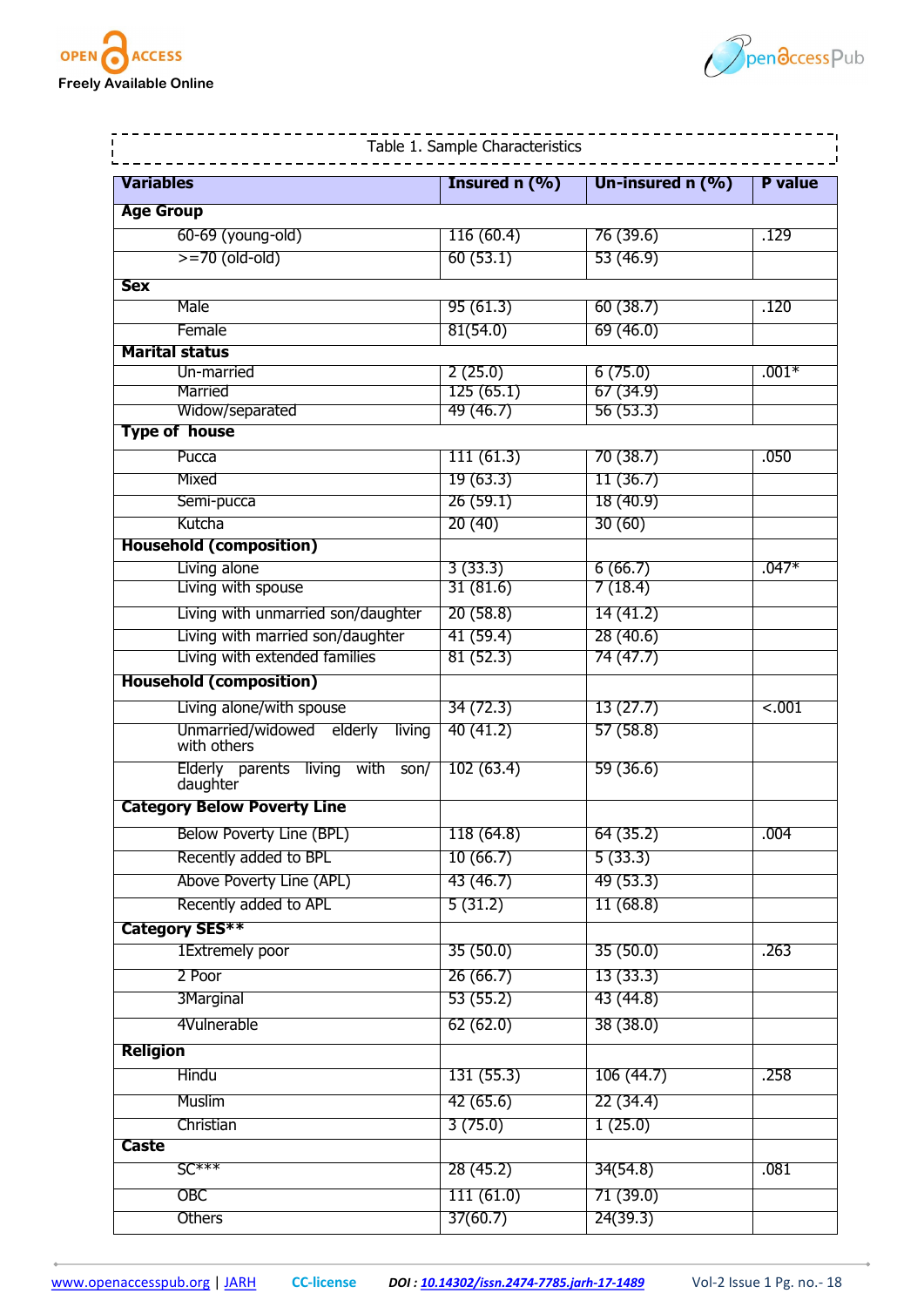



| <b>Variables</b>                | Insured $n$ $(\% )$ | Un-insured $n$ (%) | <b>P</b> value |
|---------------------------------|---------------------|--------------------|----------------|
| <b>Education</b>                |                     |                    |                |
| Illiterate                      | 45 (60.0)           | 30(40.0)           | .598           |
| $\leq$ =4 years of schooling    | 55 (52.9)           | 49 (47.1)          |                |
| 5-9 years of schooling          | 57(62.0)            | 35(38.0)           |                |
| $> = 10$ years of schooling     | 19(55.9)            | 15(44.1)           |                |
| <b>Occupation</b>               |                     |                    |                |
| Working                         | 63(74.1)            | 22(25.9)           | $-.001$        |
| Un-employed /on pension         | 113 (51.4)          | 107(48.6)          |                |
| <b>Chronic Disease</b>          |                     |                    |                |
| Yes                             | 129 (58.4)          | 92(41.6)           | .399           |
| No                              | 47 (55.9)           | 37(44.1)           |                |
| <b>Daily medication</b>         |                     |                    |                |
| Yes                             | 109(58.6)           | 77 (41.4)          | .692           |
| No                              | 67(56.3)            | 52(43.7)           |                |
| <b>Substance abuse</b>          |                     |                    |                |
| Alcohol                         | 2(50.0)             | 2(50.0)            | .193           |
| <b>Tobacco</b>                  | 30(69.8)            | 13(30.2)           |                |
| Both                            | 16 (45.7)           | 19(54.3)           |                |
| None                            | 128 (57.4)          | 95(42.6)           |                |
| <b>Knowledge regarding CHIS</b> |                     |                    |                |
| Poor knowledge                  | 69(54.8)            | 57(45.2)           | .477           |
| Slightly aware                  | 56(62.9)            | 33(37.1)           |                |
| Fully aware                     | 51 (56.7)           | 39(43.3)           |                |

\* For the purpose of analysis we have regrouped un-married and widow/separated into one single group and living alone and living with spouse into another group

\*\*The non-rich households were again categorized into four SES categories namely: Category1/ extremely poor (<= 0.75 poverty line, PL) and SOL score <=12 : Category2/poor (0.75- 1PL) and SOL score 13-15: Category3/Marginal (1-1.25 PL) and SOL score 16-17 and Category4/vulnerable households ( $>2PL$ ) and SOL score $>=18.^{25}$ 

\*\*\* One ST family was also included in SC group

hospitalization. Education had a protective effect on hospitalization, those who were educated for more than 10 years were much less likely to be hospitalized compared to other groups (32.4%)Table 2 and 3.

Out of the 166 elderly who had hospitalizations 112 were insured under CHIS with a total of 165 episodes of hospitalizations. The reasons for hospitalization among insured and un-insured elderly were significantly different. Even though insurance came out as a significant variable for the likelihood of hospitalization, only 59(52.7%) insured elderly had any episode covered under CHIS. Out of total 165 episodes

of hospitalization among insured only 43.6% (72) episodes were covered under CHIS. None of the elderly with more than two episodes of hospitalization were fully covered under CHIS (could make use of CHIS smart card for all episodes of hospitalizations). Out of the 112 insured only 43 (38.4%) had been fully covered (all episodes) under CHIS and majority had none of the episodes covered by CHIS (47.3%)Table 4 .

While looking at further details about hospitalization we can see that the un-covered hospitalizations among the insured elderly were severe as the mean days of hospitalizations were significantly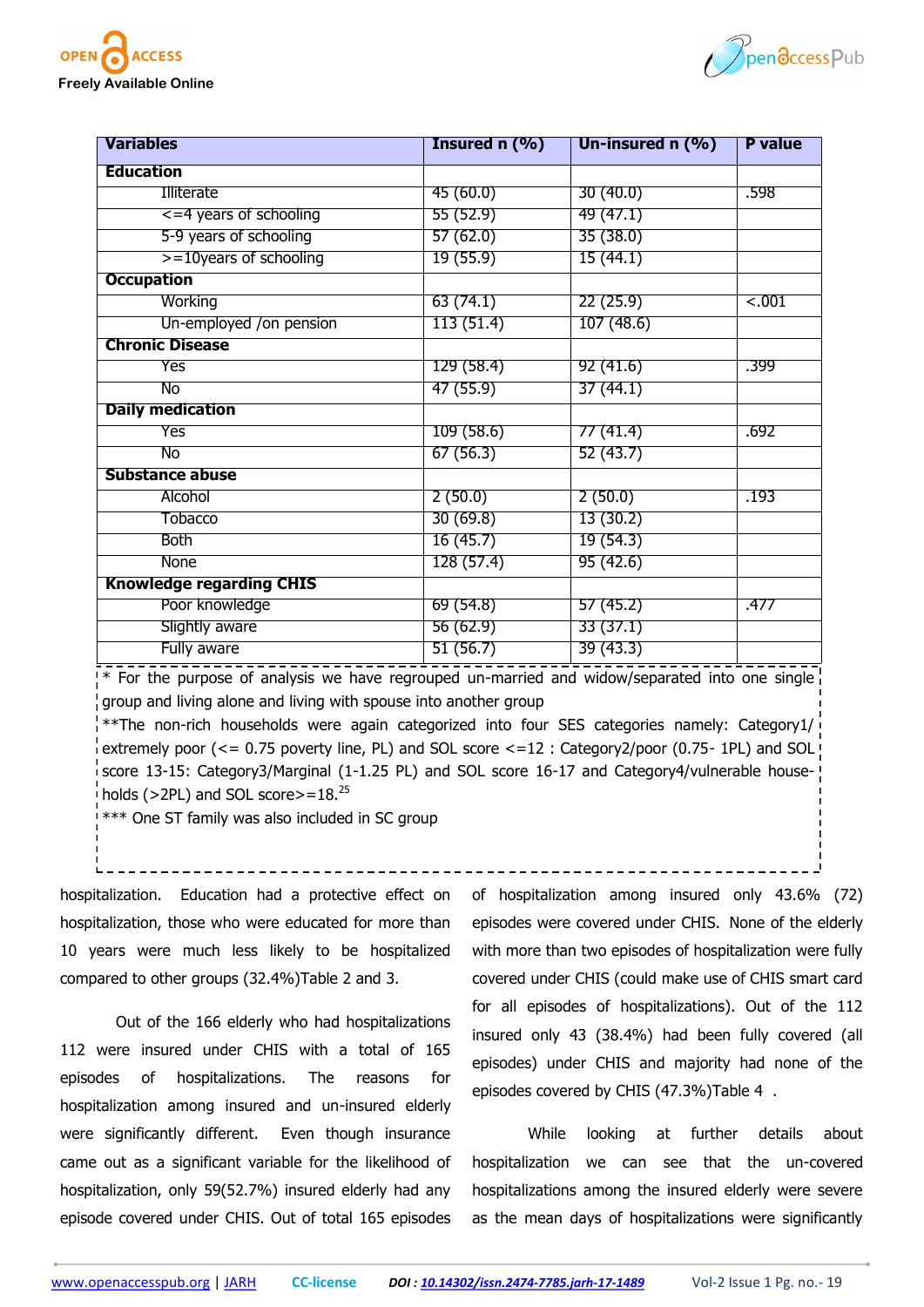



|                   | Table 2. Details of hospitalization among elderly                 |                             |                                 |                |
|-------------------|-------------------------------------------------------------------|-----------------------------|---------------------------------|----------------|
| <b>Variables</b>  |                                                                   | <b>Hospitalized</b><br>n(%) | <b>Not hospitalized</b><br>n(%) | <b>P</b> value |
| <b>Age Group</b>  |                                                                   |                             |                                 |                |
|                   | 60-69 (young-old)                                                 | 102(53.1)                   | 90(46.9)                        | .317           |
|                   | $>=70$ (old-old)                                                  | 64 (56.6)                   | 49 (43.4)                       |                |
| <b>Sex</b>        |                                                                   |                             |                                 |                |
|                   | Male                                                              | 84(54.2)                    | 71(45.8)                        | .513           |
|                   | Female                                                            | 82(54.7)                    | 68(45.3)                        |                |
|                   | <b>Marital status</b>                                             |                             |                                 |                |
|                   | Un-married/widowed/separated                                      | 59(51.3)                    | 56 (48.7)                       | .232           |
|                   | Married                                                           | 107(56.3)                   | 84(43.8)                        |                |
|                   | <b>Household (composition)</b>                                    |                             |                                 |                |
|                   | Living alone                                                      | 5(55.6)                     | 4(44.4)                         | .782           |
|                   | Living with spouse                                                | 23(60.5)                    | 15(39.5)                        |                |
|                   | Living with unmarried son/daughter                                | 21(61.8)                    | 13(38.2)                        |                |
|                   |                                                                   |                             |                                 |                |
|                   | Living with married son/daughter<br>Living with extended families | 36(52.2)<br>81(52.3)        | 33(47.8)<br>74 (47.7)           |                |
|                   | <b>Category Below Poverty Line</b>                                |                             |                                 |                |
|                   | Below Poverty Line (BPL)                                          | 96(52.7)                    | 86(47.3)                        | .180           |
|                   | Recently added to BPL                                             | 5(33.3)                     | 10(66.7)                        |                |
|                   | Above Poverty Line (APL)                                          | 54(58.7)                    | 38(41.3)                        |                |
|                   | Recently added to APL                                             | 11(68.8)                    | 5(31.2)                         |                |
|                   | <b>Category SES*</b>                                              |                             |                                 |                |
|                   | <b>Extremely poor</b>                                             | 33(47.1)                    | 37(52.9)                        | .499           |
|                   | Poor                                                              | 21(53.8)                    | 18(46.2)                        |                |
|                   | Marginal                                                          | 53(55.2)                    | 43(44.8)                        |                |
|                   | Vulnerable                                                        | 59(59.0)                    | 41(41.0)                        |                |
| Caste             |                                                                   |                             |                                 |                |
|                   | SC                                                                | 29(46.8)                    | 33(53.2)                        | .036           |
|                   | <b>OBC</b>                                                        | 110(60.4)                   | 72(39.6)                        |                |
|                   | Others                                                            | 27(44.3)                    | 34(55.7)                        |                |
| <b>Education</b>  |                                                                   |                             |                                 |                |
|                   | Illiterate                                                        | 48 (64.0)                   | 27(36.0)                        | .001           |
|                   | $\leq$ =4 years of schooling                                      | 48 (46.2)                   | 56 (53.8)                       |                |
|                   | 5-9 years of schooling                                            | 59(64.1)                    | 33(35.9)                        |                |
|                   | $>=10$ years of schooling                                         | 11(32.4)                    | 23(67.6)                        |                |
| <b>Occupation</b> |                                                                   |                             |                                 |                |
|                   | Working                                                           | 45(52.9)                    | 40(47.1)                        | .422           |
|                   | Un-employed /on pension                                           | 121(55.0)                   | 99(45.0)                        |                |
|                   | <b>Chronic Disease</b>                                            |                             |                                 |                |
|                   | Yes                                                               | 140(63.3)                   | 81(36.7)                        | < .001         |
|                   | No                                                                | 26(31.0)                    | 58(69.0)                        |                |
|                   | <b>Substance abuse</b>                                            |                             |                                 |                |
|                   | Alcohol                                                           | 4(100.0)                    | $\overline{0}$                  | .158           |
|                   | Tobacco                                                           | 21(48.8)                    | 22(51.2)                        |                |
|                   | Both                                                              | 16(45.7)                    | 19(54.3)                        |                |
|                   | None                                                              | 125(56.1)                   | 98 (43.9)                       |                |
| <b>CHIS</b>       | Yes                                                               | 112 (65.4)                  |                                 | .001           |
|                   | No                                                                | 54 (41.9)                   | 64 (34.6)<br>75 (58.1)          |                |
|                   |                                                                   |                             |                                 |                |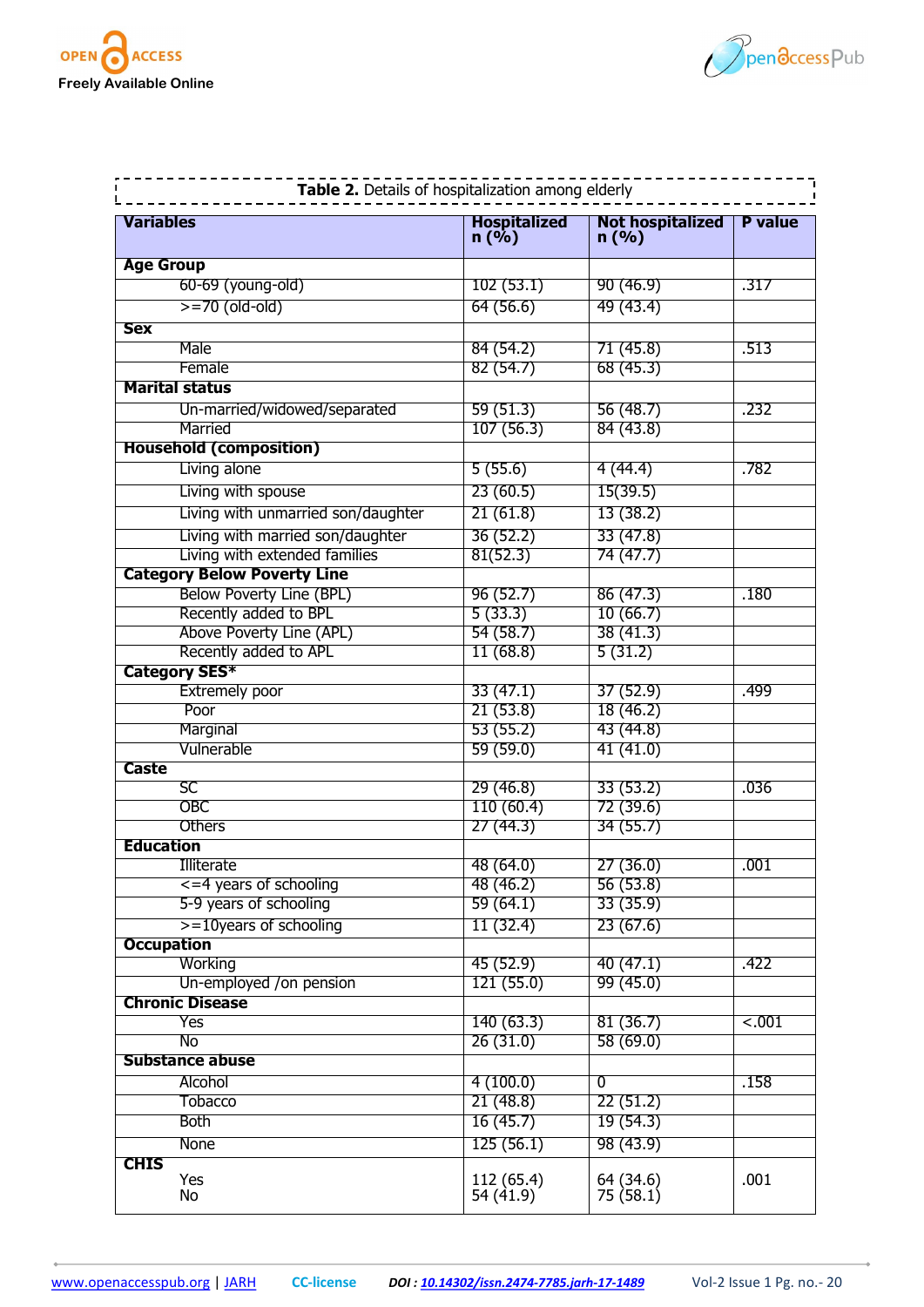



| Table 3. Details of hospitalization among insured and uninsured elderly |                        |                    |                |
|-------------------------------------------------------------------------|------------------------|--------------------|----------------|
| <b>Variables</b>                                                        | <b>Insured</b><br>n(%) | Un-insured<br>n(%) | <b>P</b> value |
| <b>Hospitalization</b>                                                  |                        |                    |                |
| <b>Yes</b>                                                              | 112 (65.4)             | 54 (41.9)          | .001           |
| One episode                                                             | 72 (40.9)              | 34 (26.4)          |                |
| Two episodes                                                            | 27(15.3)               | 18 (14)            |                |
| Three episodes                                                          | 13(7.4)                | 2(1.6)             |                |
| No                                                                      | 64 (34.6)              | 75(58.1)           |                |
| Total no. of episodes of hospitalizations                               | 165(68.5)              | 76 (31.5)          |                |
| Covered by CHIS                                                         | 72 (43.6)              | $\Omega$           |                |
| Not covered under CHIS                                                  | 93 (56.3)              | 76(100)            |                |
| <b>Reason for hospitalization</b>                                       |                        |                    |                |
| Fever                                                                   | 42(25.5)               | 25(32.8)           | .022           |
| Hernia, appendectomy, abscess                                           | 16(9.6)                | 1(1.3)             |                |
| NCD related                                                             | 42 (25.5)              | 22 (28.9)          |                |
| Hysterectomy                                                            | 30(18.1)               | 13(17.1)           |                |
| Disk prolapse, fracture, accident                                       | 15(9.0)                | 8(10.5)            |                |
| Infection, pneumonia                                                    | 11(6.6)                | 5(6.5)             |                |
| Cataract, eye surgery                                                   | 9(5.4)                 | 2(2.6)             |                |
|                                                                         |                        |                    |                |

higher compared to the CHIS covered hospitalizations and major hospitalizations related to non-communicable diseases were not covered under CHIS. Hospitalizations covered under CHIS were of less severity like cases of fever, hernia, abscess related admissions or hysterectomies.

**Financial risk protection (out-of-pocket expenses associated with hospitalization)**

The mean indirect OOP expenses for hospitalization among insured were significantly higher compared to that of uninsured. Within the insured group it was significantly higher among the fully covered

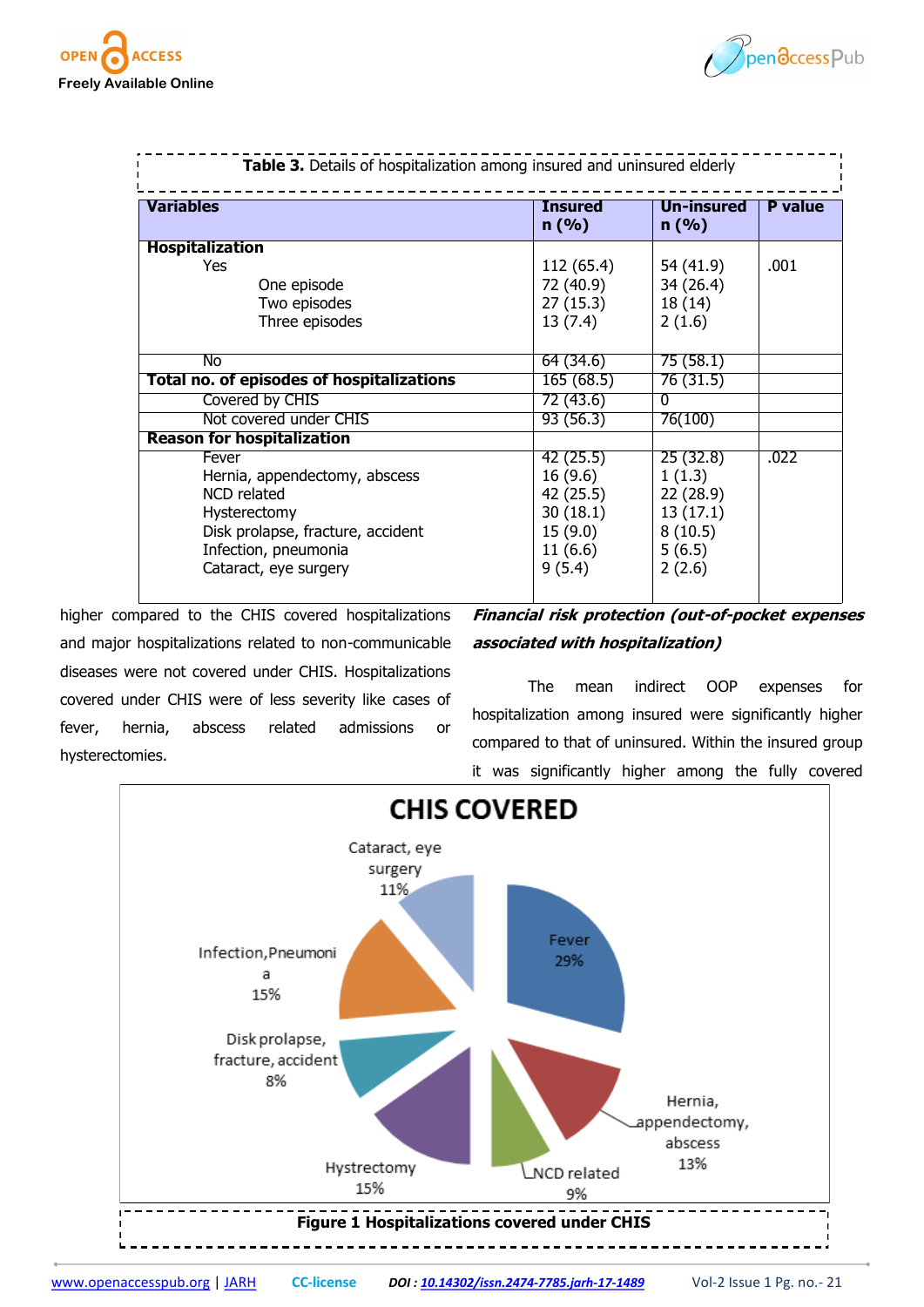



| Table 4. Details of CHIS covered episodes of hospitalization                                                                                                |                                                                        |                                                                    |           |                                                                            |  |
|-------------------------------------------------------------------------------------------------------------------------------------------------------------|------------------------------------------------------------------------|--------------------------------------------------------------------|-----------|----------------------------------------------------------------------------|--|
| <b>Variables</b>                                                                                                                                            | <b>Frequency</b>                                                       |                                                                    |           | <b>Episodes of</b><br>hospitalization                                      |  |
| No of elderly with hospitalization                                                                                                                          | 112                                                                    |                                                                    |           | 165                                                                        |  |
| No. of elderly with single episode of<br>hospitalization                                                                                                    | 72                                                                     |                                                                    |           | 72                                                                         |  |
| Covered under CHIS                                                                                                                                          | 33 (45.9)                                                              |                                                                    |           | 33 (45.9)                                                                  |  |
| Not covered under CHIS                                                                                                                                      | 39 (54.1)                                                              |                                                                    |           | 39 (54.1)                                                                  |  |
| No. of elderly with two episodes of hospitaliza-<br>tion                                                                                                    | 27                                                                     |                                                                    |           | 54                                                                         |  |
| Both episodes covered under CHIS                                                                                                                            | 10 (37.0)                                                              |                                                                    |           | 20(37.0)                                                                   |  |
| One episode covered under CHIS                                                                                                                              | 7(26.0)                                                                |                                                                    |           | 7(13)                                                                      |  |
| None covered under CHIS                                                                                                                                     | 10(37.0)                                                               |                                                                    |           | 27(50.0)                                                                   |  |
| No of elderly with three episodes of<br>hospitalization                                                                                                     | 13                                                                     |                                                                    |           | 39                                                                         |  |
| All three episodes covered under CHIS                                                                                                                       | 0                                                                      |                                                                    |           | $\mathbf 0$                                                                |  |
| Two episodes covered under CHIS                                                                                                                             | 3(23.1)                                                                |                                                                    |           | 6(15.4)                                                                    |  |
| One episode covered under CHIS                                                                                                                              | 6(46.1)                                                                |                                                                    |           | 6(15.4)                                                                    |  |
| None covered under CHIS                                                                                                                                     | 4(30.8)                                                                |                                                                    |           | 27 (69.2)                                                                  |  |
| <b>Episode wise coverage</b>                                                                                                                                |                                                                        |                                                                    |           |                                                                            |  |
| Any episode covered under CHIS                                                                                                                              | 59(52.7)                                                               |                                                                    |           | 72 (43.6)                                                                  |  |
| Fully covered (All episodes covered under<br>CHIS)                                                                                                          | 43 (38.4)                                                              |                                                                    |           | 53 (32.1)                                                                  |  |
| Partially covered (Some episodes covered un-<br>der CHIS)                                                                                                   | 16 (14.3)                                                              |                                                                    |           | 19 (11.5)                                                                  |  |
| None covered                                                                                                                                                | 53 (47.3)                                                              |                                                                    | 93 (56.3) |                                                                            |  |
| Mean days of hospitalization (95%CI)                                                                                                                        |                                                                        |                                                                    |           |                                                                            |  |
| Fully covered                                                                                                                                               | 8.08 (6.72-9.45)                                                       |                                                                    |           | $.068$ ( $p$ value)                                                        |  |
| Partially covered                                                                                                                                           |                                                                        | $5.21(3.64 - 6.78)$                                                |           |                                                                            |  |
| None covered                                                                                                                                                | 10.89 (7.90-13.00)                                                     |                                                                    |           |                                                                            |  |
| <b>Reasons for hospitalization</b>                                                                                                                          | Fully covered                                                          | Partially covered                                                  |           | Not covered                                                                |  |
| Fever<br>Hernia, appendectomy, abscess<br>NCD related<br>Hysterectomy<br>Disk prolapse, fracture, accident<br>Infection, pneumonia<br>Cataract, eye surgery | 15(28.3)<br>7(13.2)<br>5(9.4)<br>9(17)<br>6(11.3)<br>6(11.3)<br>5(9.4) | 6(31.5)<br>2(10.5)<br>1(5.3)<br>2(10.5)<br>O<br>5(26.3)<br>3(15.8) |           | 15(16.1)<br>17(18.3)<br>17(18.3)<br>21(22.3)<br>12 (12.9)<br>11(11.8)<br>0 |  |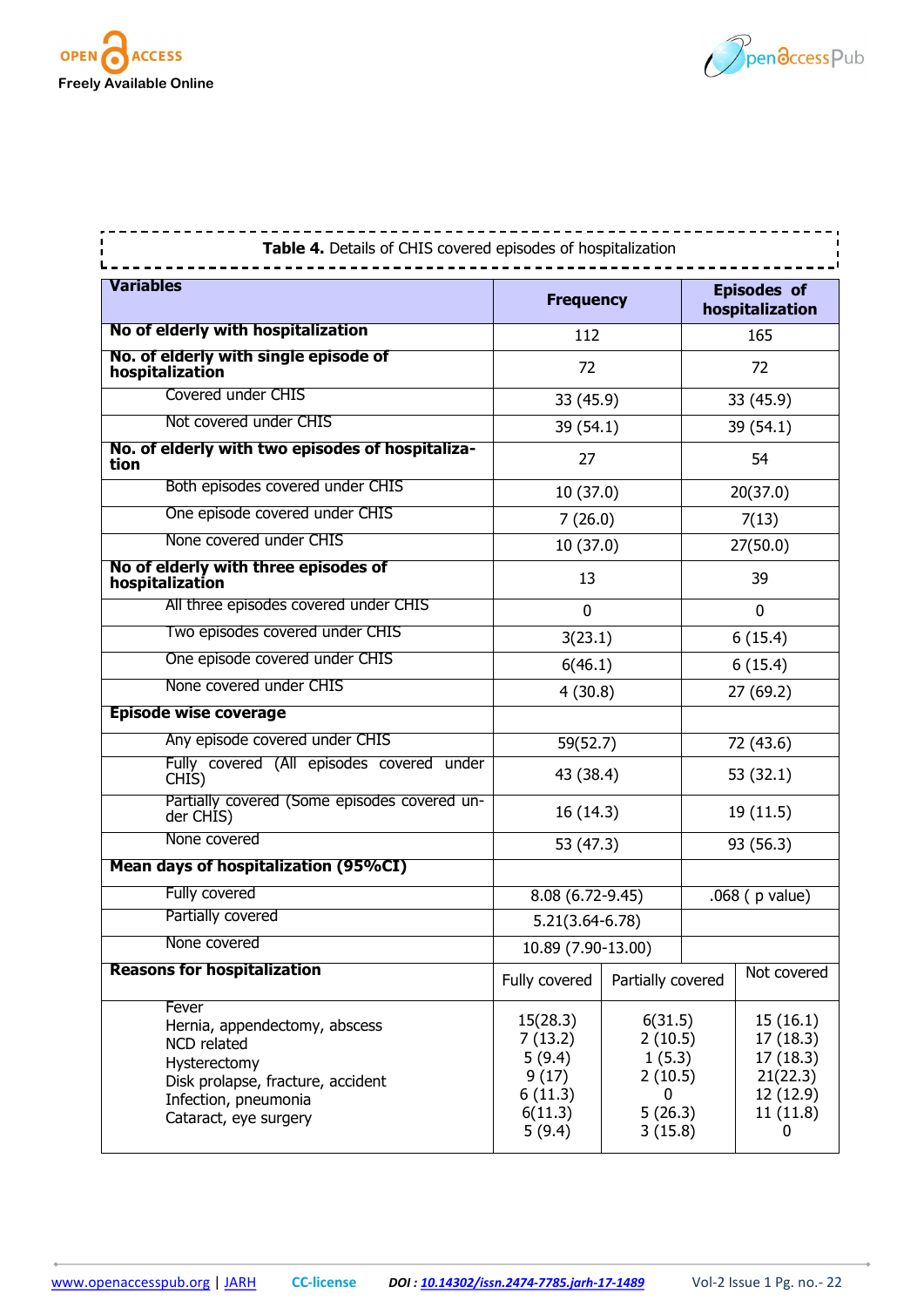



group. Even though not statistically significant the direct out of pocket expenses among un-insured and not covered among the insured were high compared to other groups. About 81% of the hospitalized households used one or more distress financing mechanisms such as un-secured loans, gold loans, sale of assets, assistance / gift, mortgage of assets and mortgage of land to meet the expenses associated with hospitalization Table 5.

**Monthly cost of drugs for chronic diseases**

# **CHIS coverage among elderly compared to other age groups**

A total of 419 (69.8%) currently insured and 181 uninsured households, with 1791 and 760 members respectively were there in the main study. Compared to younger adults, the elderly had less proportion insured, but they had the highest proportion of hospitalizations. We find that use of CHIS was more for elderly compared to other age groups in the insured households Table 6 .

|                                     | Table 5. Out -of-pocket expenses among insure and un-insured      |                          |                                              |                                   |                          |                |
|-------------------------------------|-------------------------------------------------------------------|--------------------------|----------------------------------------------|-----------------------------------|--------------------------|----------------|
|                                     |                                                                   | <b>Insured</b>           |                                              |                                   | <b>Un-insured</b>        |                |
|                                     | <b>Fully covered</b>                                              | <b>Partially cov-</b>    |                                              | <b>Not covered</b>                |                          | P val-         |
|                                     |                                                                   | ered                     |                                              |                                   |                          | <b>ue</b>      |
| Mean Direct OOP                     | 6235.85                                                           | 5578.9                   |                                              | 14600                             | 10600                    | .190           |
| Expenses (95%                       | $(3615.29 -$                                                      | $(1678.75 - 9479.13)$    |                                              | $(7166.53 -$                      | $(6765.85 -$             |                |
| CI                                  | 8856.41)                                                          |                          |                                              | 22091.31)                         | 14401.26)                |                |
| Mean indirect                       | 7679.25                                                           | 7378.95                  |                                              | 2205.7                            | 4455.26                  | .027           |
| <b>OOP Expenses</b>                 | (5093-10264.56                                                    | (3484.97-                |                                              | $(1275 - 3136.39)$                | $(1591.26 -$             |                |
| $(95\%CI)$                          |                                                                   | 18242.87)                |                                              |                                   | 7625.23)                 |                |
| <b>Total Out-of-</b>                | 13915.27                                                          | 12958.65                 |                                              | 16835                             | 15039(9803.29-           | .922           |
| pocket expenses                     | (9572.98-                                                         | $(1128.377 -$            |                                              | $(8716.6 -$                       | 20274.33)                |                |
| (95%CI)                             | 18257.20)                                                         | 27044.16)                |                                              | 24952.62)                         |                          |                |
|                                     | Table 6. CHIS coverage among elderly compared to other age groups |                          |                                              |                                   |                          |                |
|                                     |                                                                   |                          |                                              |                                   |                          |                |
| <b>Variables</b>                    |                                                                   | <b>Under 5</b>           | <b>Adolescents</b><br>$(6-18 \text{ years})$ | <b>Adults (18</b><br>$-60$ years) | Elderly $(>60$<br>years) | <b>P</b> value |
| <b>Insured under CHIS</b>           |                                                                   |                          |                                              |                                   |                          |                |
| Yes                                 |                                                                   | 37(14.9)                 | 229(53.1)                                    | 972(62.1)                         | 176(57.7)                | $-.001$        |
| No                                  |                                                                   | 212(85.1)                | 202 (46.9)                                   | 594 (37.9)                        | 129 (42.3)               |                |
| <b>Hospitalized</b>                 |                                                                   |                          |                                              |                                   |                          |                |
| Yes                                 |                                                                   | 64(25.7)                 | 151(35.0)                                    | 544 (34.7)                        | 166(54.4)                | $-.001$        |
| No                                  |                                                                   | 185(74.3)                | 280(65.0)                                    | 1022(65.3)                        | 139(45.6)                |                |
| <b>CHIS covered hospitalization</b> |                                                                   |                          |                                              | 544                               | 166                      |                |
| <b>Insured</b>                      |                                                                   | 16                       | 93                                           | 412                               | 112                      |                |
|                                     | Any episode covered                                               | 1(1.6)                   | 34 (22.5)                                    | 176 (42.7)                        | 59(52.6)                 | < .001         |
| Fully covered                       |                                                                   |                          | 10(6.6)                                      | 89 (21.6)                         | 43 (38.4)                |                |
|                                     | Partially covered                                                 | 1(1.6)<br>$\overline{0}$ | 24(15.9)                                     | 87(21.1)                          | 16(14.3)                 |                |
| Not covered                         |                                                                   | 14(21.9)                 | 59 (39)                                      | 236(57.3)                         | 53(41.4)                 |                |

Out of 305 elderly populations 186 were taking medications for chronic diseases daily. Out of this 166 (89.2%) were taking allopathic medicines, 9 (4.9%) were taking Ayurveda and 11 (5.9%) were taking homeopathy medicines. The mean monthly cost of drug among the insured 1105.09 (1193.711) and uninsured 650.03(914.416) were significantly different, p=.004.

#### **Discussion**

This is one of the few studies from Kerala looking at the population coverage, service coverage and OOP expenses among elderly who are insured under the social protection scheme CHIS. We found that even in the state of Kerala with the highest literacy rate, the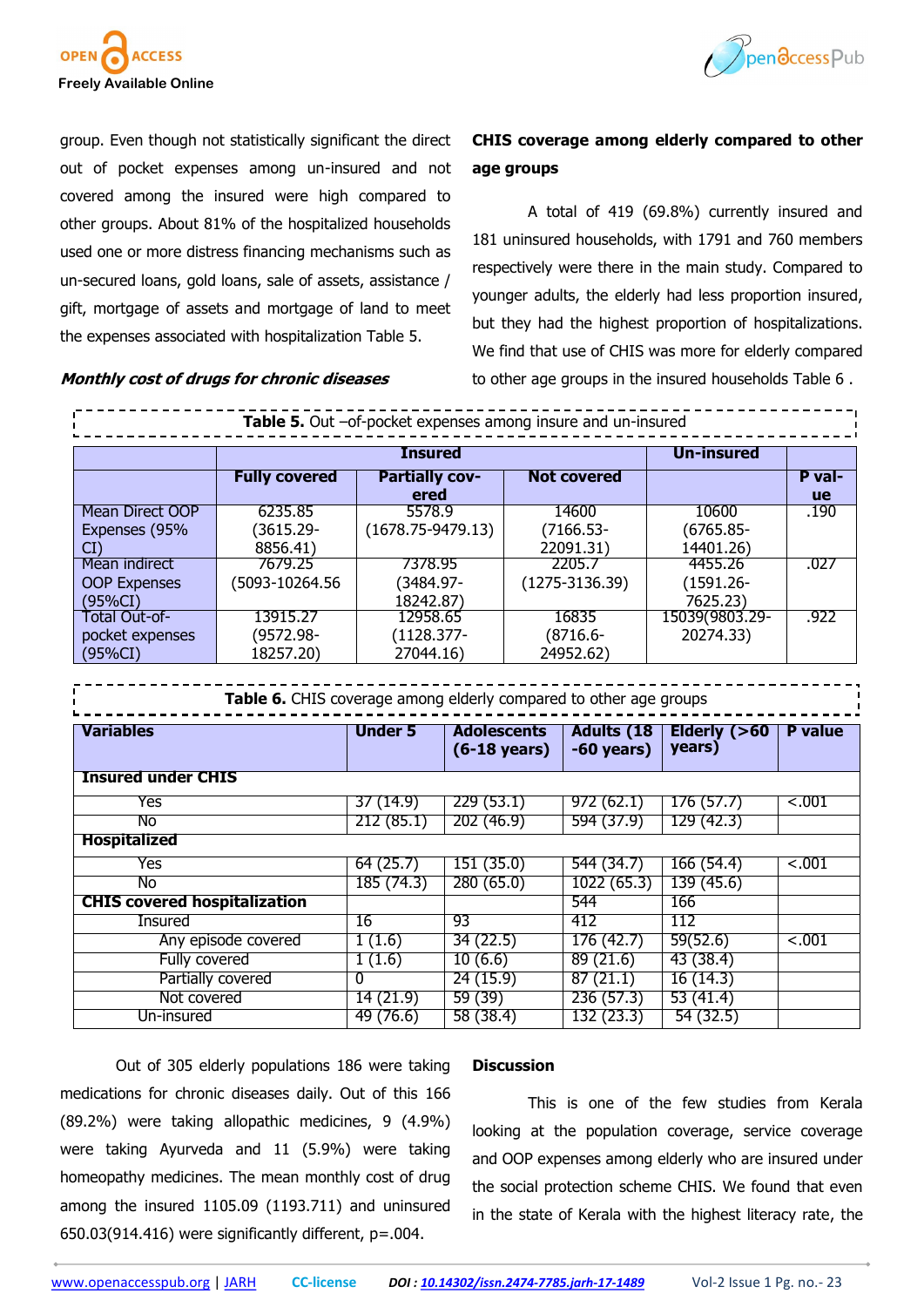



coverage of CHIS among elderly was only 57.7%, which is lower than the average for the target population i.e.,  $80\%$ .<sup>24</sup> We found that among currently single elderly from Scheduled Caste who lived alone in kutcha or semipucca (poor quality) houses with no employment or pension were more likely to be excluded from CHIS. Thus, the most socially and economically vulnerable elderly were not covered. The existing literature on government sponsored social health insurance schemes for poor also states that the neediest in the target population are excluded in most of the cases. $15,16,17$  As CHIS is a voluntary scheme and the presence of the person is required in the enrolment center for enrolling in the scheme, the bed ridden and very sick elderly are excluded by the scheme. Those elderly living alone may also lack information about the enrolment dates. The other reason for such a low coverage among elderly is because only 5 members can be enrolled under the scheme from a household, so the head of the household decides who should be enrolled. This also makes the non-working dependent elderly excluded from CHIS.

Next we tried to look at whether the population coverage translated into service coverage i.e., whether hospitalization among insured were covered by CHIS. Elderly being a vulnerable group with highest morbidity among all age groups also had the highest prevalence of hospitalization. Insured elderly had a higher proportion of hospitalizations compared to those who were uninsured. This result is consistent with the results of studies on GSHIS in Vietnam, Mexico, Colombia, Taiwan and India. $11,15-20,21$ . This finding may be due to the fact that more than half of the elderly were insured and most of the insured had chronic diseases. But when we look more into the hospitalizations among elderly we can see that even though CHIS increased hospitalization in the insured only 38.4% of the hospitalization among elderly could make use of CHIS smart card during the study period. So even those who were under the umbrella of social protection scheme, which was meant to cover only

hospitalizations were not fully covered by the scheme. In other words this scheme did not cover almost two third of the hospitalizations among insured which it supposed to cover and by default did not cover the out-patient visits which constitutes more than 70% of the total health care utilization among elderly in India. $^{28, 29}$  This also reflects the number and quality of the hospitals empanelled under CHIS.

Lastly we tried to find out whether the elderly who were insured under CHIS incurred out-of-pocket spending, given that CHIS was introduced with the ultimate aim of reducing OOP. Since CHIS did not cover 56.3% episodes of hospitalizations among 61.6% of the insured elderly, the insured did incur both direct and indirect OOP expenses. We also found that instead of reducing the out-of-pocket spending during hospitalization, those who were insured had higher indirect OOP compared to un-insured. Interestingly within the insured group, those who were fully covered under CHIS for all episodes had higher OOP compared to those who were partially and not covered. This finding was contrary to many findings from Vietnam and a systematic review by Ernst Spann et al from Asia and Africa. These studies found that insurance reduced OOP expenses. $18-23$  But studies from India have found that either no impact or an increase in OOP expenditures. $30$ This finding can be attributed to the non-translation of population coverage into service coverage which provides a false assurance of coverage among insured and the lack of coverage for chronic disease related care package in CHIS. The other reason for this is the fact that less than half of the hospitalizations among the insured households were not covered by CHIS. They were either un-insured from the insured households or they could not use the smart card. The main reasons for not making use of the CHIS smart card were refusal from the empanelled hospital to accept the card, lack of knowledge regarding the list of empanelled hospitals/ benefit package, referral from an empanelled hospital to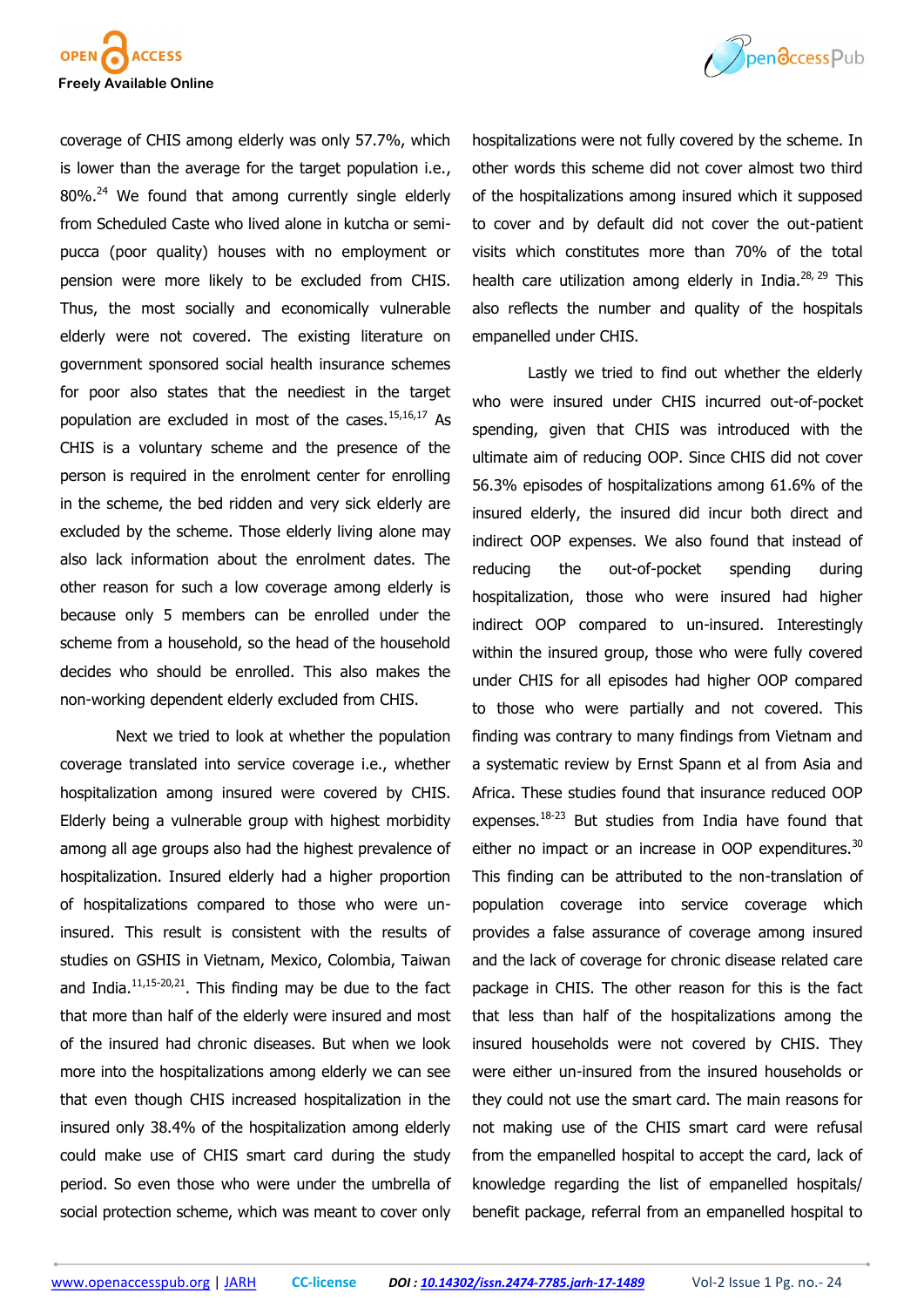



an un-empanelled hospital, smart card reading machine not working in the hospital and diagnosed case not participants. covered under CHIS/costs more than 30,000 INR.

The financial burden borne by the households with elderly are immense. The mean OOP per episode of hospitalization is INR 14,569 and the mean drug expenditure per month is INR 1105.09 among insured, which is almost eight times the mean per capita expenditure (MPCE) of an urban household in Kollam (INR 1763.88) and 13 times the MPCE of the lowest quintile in Kerala (INR 1103). $31$  The mean drug expenditure per month among insured is INR 1105.09 which is almost equivalent to that of the total expenditure of the lowest quintile in Kerala.<sup>31</sup> So the households are financing their health care for the elderly by distress finance mechanisms and this is not a onetime event as elderly are prone to hospitalizations, and care for chronic diseases is lifelong. This finding calls an immediate attention of the policy makers to develop a service package specially designed for elderly, otherwise more and more households will be pushed below poverty due to the huge OOP spending.

# **Conclusions**

There is an ongoing debate on UHC in terms of ethical, political and economic viability. In case of elderly it is again complicated due to the high morbidity and low economic productivity.<sup>24,25,29</sup> Many low and middle income countries are shifting to UHC based health care systems in recent years. $23,29$  This study provides an insight into the extent to which UHC is achieved through CHIS in elderly in Kerala. We found that the coverage among elderly did not translate into financial risk protection even in the best performing state like Kerala. This study points out that elderly being a vulnerable group with special needs need a more comprehensive service package with chronic disease care.

# **Acknowledgements**

Authors also wish to thank all the study

#### **References**

- 1. Grigsby, J.(1993) Paths of future population ageing. The Gerontologist. 31(2),195-203
- 2. World Bank (1994) Adverting the old age crisis: policies to protect old and promote growth. Oxford, Oxford University Press
- 3. Rajan, S.I. (1989) Aging in Kerala: one more population problem? Asia Pac Popul J. 4(2),19- 48. PubMed PMID: 12316022.
- 4. Registrar General of India. (2011) Census of India 2011 : Population totals for Kerala http:// www.censusindia.gov.in/vital\_statistics/ srs\_report/9chap%202%20-%202011.pdf (accessed on 20 Jan 2017).
- 5. McNicoll, G. (2002) World Population Ageing 1950-2050. Population and Development Review. 28(4), p 814. http://www.un.org/esa/ population/publications/worldageing19502050/ pdf/90chapteriv.pdf (accessed on 20 Jan 2017).
- 6. United Nations.(2013) World Population Ageing 2013 : Report No.: ST/ESA/SER.A/348. Department of Economic and Social Affairs, Population Division, New York, USA 2013. http:// www.un.org/en/development/desa/population/ publications/pdf/ageing/WorldPopulationAgeing2013.pdf (accessed on 20 Jan 2017).
- 7. Rajan, S. I. (2006) Population Ageing and Health in India. The Centre for Enquiry into Healthand Allied Themes (CEHAT), Mumbai.
- 8. Kutty, V. R. (2000) Historical analysis of the development of health care facilities in Keralastate, India. Health Policy Planning. 15, 103–109.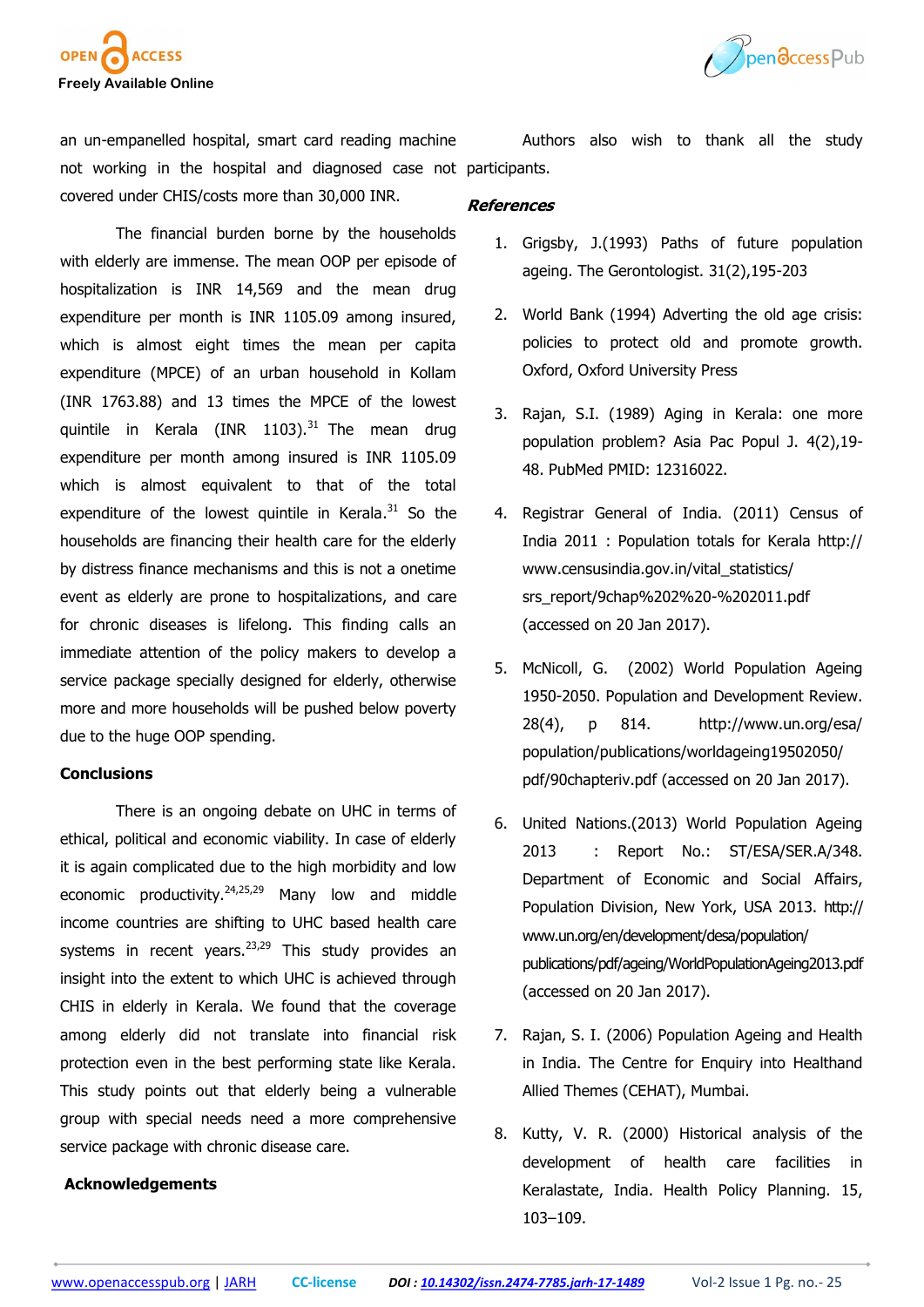



- 9. Rajan, S. I., Mishra, U. S, and Sarma, P. S. (eds) (1999) India's Elderly: Burden or Challenge? Sage Publications, India Pvt Ltd, New Delhi.
- 10. Alam, M. (2000) Ageing in India: A country profile. Bold. 10(3),5–22
- 11. .Shrestha, L.B. (2000) Population aging in developing countries. Health Affairs.19(3), 204– 212.
- 12. Panikar, P. G. K., and Soman, C. R. (eds) (1984) Health Status of Kerala: The Paradox of Economic Backwardness and Health Development. Centre for Development Studies, Trivandrum,Kerala.
- 13. Lena, A., Ashok, K., Padma, M., Kamath, V., and Kamath, A. (2009) Health and social problems of the elderly: A cross-sectional study in Udupi Taluk, Karnataka. Indian Journal of Community Medicine. 34,131–34Rajan SI. Social assistance for poor elderly: How effective? Economic and Political Weekly. 2001. pp. 613–617.
- 14. Rajan, S.I., and Kumar, S. (2003) Living arrangements among Indian elderly: New evidence from National Family Health Survey. Economic and Political Weekly. 38(3), 75–80
- 15. Government of India, Ministry of Health and Family Welfare. (2005) NCMH: Report of the National Commission on Macroeconomics and Health, Government of India, New Delhi.
- 16. Government of India, Ministry of Statistics and Programme Implementation. NSSO 71st Round January -June 2014. (2015) Key Indicators of Social Consumption in India, Government of India, New Delhi.
- 17. Van Doorslaer, E., O'Donnell, O., Rannan-Eliya, R.P., Somanathan, A., Adhikari, S.R., et al.

(2006) Effect of payments for health care on poverty estimates in 11 countries in Asia: an analysis of household survey data. The Lancet.368(9544): 1357-1364

- 18. Garg, C.C., and Karan, A.K. (2009) Reducing out -of-pocket expenditures to reduce poverty: a disaggregated analysis at rural-urban and state level in India. Health Policy and planning. 24(2), 116-128. doi: 10.1093/heapol/czn046
- 19. Berman, P., Ahuja, R., and Bhandari, L. (2010) The impoverishing effect of healthcare payments in India: New methodology and findings. Economic & Political Weekly. 45(16), 65-71
- 20. Chen, L., Yip, W., Chang, M.C., Lin, H.S,. Lee, S.D., et al. (2007) The effects of

Taiwan's National Health Insurance on access and health status of the elderly.

Health Econ. 16(3), 223-42. doi: 10.1002/ hec.1160

- 21. National Sample Survey Organisation (NSSO). (2006) Morbidity, Health Care and the Condition of the Aged. Report No. 507. Ministry of Statistics and Programme Implementation, Government of India, New Delhi.
- 22. Ministry of Labour & Employment. (2015) Health and Family Welfare Ministry to Implement RSBY Scheme from Tomorrow. Press Information Bureau, Government of India, New Delhi.
- 23. Reddy, K.S., Patel, V., Jha, P., Paul, V.K., Kumar, A.S., et al. (2011) The Lancet India Group for Universal Healthcare. Towards achievement of universal health care in India by 2020: a call to action. Lancet. 377(9767),760-8. doi:10.1016/S0140-6736(10)61960-5